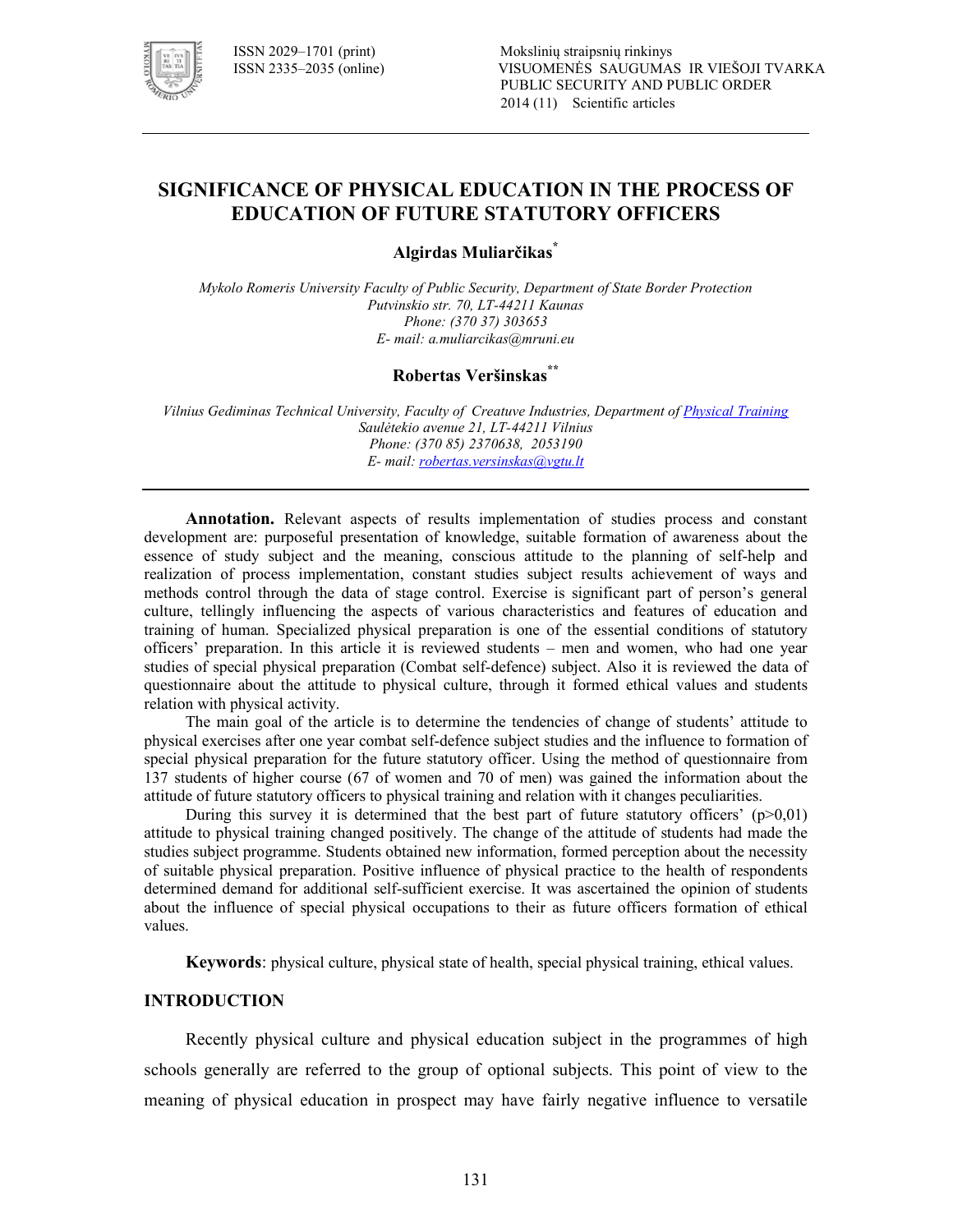

ISSN 2029–1701 (print) Mokslinių straipsnių rinkinys VISUOMENĖS SAUGUMAS IR VIEŠOJI TVARKA PUBLIC SECURITY AND PUBLIC ORDER 2014 (11) Scientific articles

formation of young personality. According to the results<sup>1</sup> of researches of Secondary schools students physical activity in the biggest cities of the country, it may be supposed that the vision of the situation isn't very optimistic. Famous Lithuanian philosopher S. Šalkauskas<sup>2</sup> who gained legal and economical, and philosophical and pedagogical education, while reviewing human's physical education process essence, emphasized not only its important influence for one of the most important values - the intensification of health, but also emphasized that ....without physical education there can't be educated not only complete human, but also properly developed his/her higher powers". In the Sport's terms dictionary<sup>3</sup> physical education is defined as ., development, improvement of physical, mental, practical skills and abilities; one of the main functions of human education. " One of first compulsory conditions of preparation of future statutory officer is closely associated with selection of career - physical fitness<sup>4</sup>. Hence, physical education as constituent of pedagogical process and entire education of human is one of value orientations system constituent. It gives a sense  $5$ and influence positively certain stage of students'life purposes implementation. In the process of study varying amount of knowledge, relation with physical education, attitude towards various life scopes, also varies value orientations of students<sup>6</sup>. The main goal was set in consideration of peculiarity of study process, other factors which influence the variation of students' attitudes and topical future career orientations. The main **goal** of article – to define students' attitude to physical education variation tendencies and special physical training influence to future statutory officer formation after one year combat self-defence studies.

The following **tasks** are provided:

 To survey the variation of attitude of questionnaire participants to physical education and the reasons which influence this process;

 $\overline{a}$ <sup>1</sup> Nacionalinės sveikatos tarybos metinis pranešimas. Vilnius, 2011 m. [interactive] [accessed 2014-03-02]. http://www3.lrs.lt/docs2/PZACLURH.PDF

<sup>&</sup>lt;sup>2</sup> Šalkauskas, S.Rinktiniai raštai. Pedagoginės studijos. I knyga. Vilnius:Leidybos centras, 1992, p. 388.

<sup>3</sup> Stonkus, S. *Sporto terminų žodynas*. Kaunas: Lietuvos kūno kultūros akademija, 2002, p. 317.

<sup>&</sup>lt;sup>4</sup> Lietuvos Respublikos vidaus reikalų ministro įsakymas 2006 m. gruodžio 29 d. Nr. 1V-500 "Dėl Vidaus tarnybos sistemos pareigūnų fizinio pasirengimo reikalavimų ir pareigūnų fizinio pasirengimo tikrinimo bei papildomų reikalavimų, susijusių su fiziniais ir praktiniais gebėjimais eiti tam tikras pareigas tam tikruose vidaus reikalų įstaigų padaliniuose, ir atitikties šiems reikalavimams tikrinimo taisyklių patvirtinimo". Valstybės žinios, 2007-01-25, Nr. 10-399.

<sup>5</sup> Adler, A. *Žmogaus pažinimas.* Vilnius: Vaga, 2003.

<sup>6</sup> Bobrova, L. *Universitetinių studijų kūno kultūros ir sporto programų studentų gyvenimo stiliaus projektavimas vertybinių orientacijų kontekste.* Daktaro disertacija. Socialiniai mokslai (edukologija). Šiauliai: Šiaulių universitetas, 2012.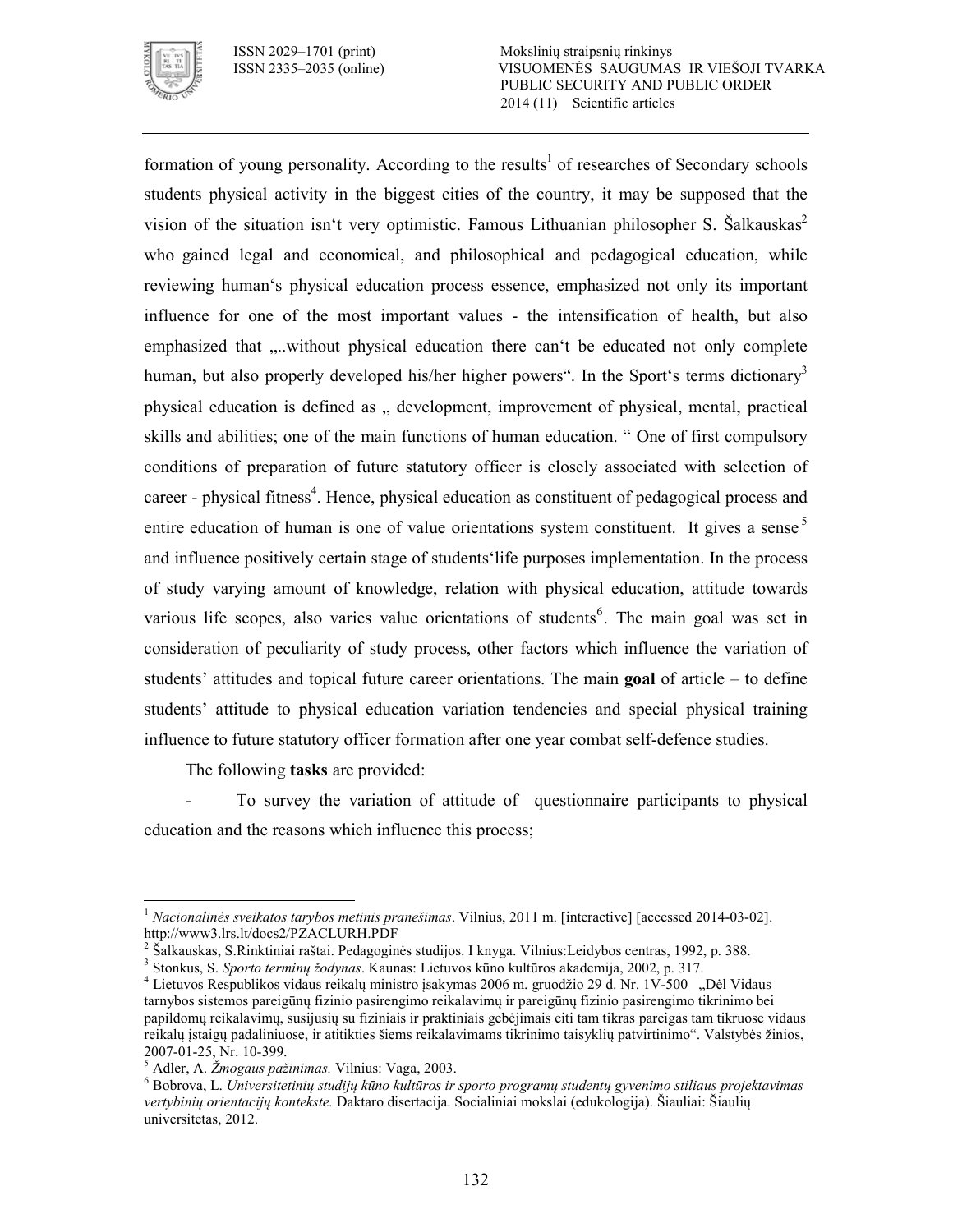

 $\overline{a}$ 

 To analyse the results of questionnaire respondents about the influence of physical education to formation of ethical values;

To compare the questionnaire results of the respondents men and women.

**Research object and methods.** In the article it is analysed 137 students of higher course (67 women and 70 men) – the attitude of future statutory officers to physical education and relation to it change peculiarities. The questioning has been done after one year of combat self-defence studies. The students, in the questionnaire of 14 questions gave their opinion about physical education occupations, attitude to it, as part of applicable career education, change and combat self-defence subject studies influence their formation of their ethical values. In the part of the analysis of results it is analysed three first statistically credibly often elective variants of answers. During this research there were used questionnaire, literature and mathematical statistics methods.

# **CHARACTERISTICS OF THE ATTITUDE OF STUDENTS TO PHYSICAL EDUCATION**

In order to find out knowledge and attitude of students to fairly long ago by the surveys determinated  $\frac{7}{8}$  physical activity influence to physical health and the fact to common health, we involved the question into questionnaire: "What influences human's condition of physical health?". Statistically credibly the best part of women  $(84%)$  and men  $(80%)$ , and total  $-82%$ of respondents  $(p<0,01)$  are ascertain that physical health condition influences individual life style.

About the change of attitude to exercise after one year combat self-defence subject studies questioned students answered: statistically credibly  $(p<0,01)$  the biggest part of women  $(66%)$  stated that their attitude  $\alpha$ , changed into better", 30% of women respondents stated ( $p<0.05$ ) - , it is left the same". Analogical answers have been given round 46% of men respondents. However, the first answer marked statistically credibly smallest part of men  $(p<0.05)$  than women. In comparison with women statistically credibly the biggest part of men ( $p<0.05$ ) didn't change point of view to exercise. Overall the attitude 54% of respondents to exercise changed positively, didn't change  $38\%$  and just 7% became negative ( $p<0,01$ ).

<sup>7</sup> Muliarčikas **A.,** Stanislovaitis A. Kauno miesto gyventojų požiūrio į sveikatą ir fizinį aktyvumą tendencijų aspektai. Visuomenės sveikata. Vilnius: Higienos institutas, 2003, 4 (23), p. 57-63

<sup>&</sup>lt;sup>8</sup> Stepaitienė A. Sveika gyvensena. Vilnius: Lietuvos sporto informacijos centras. 1999, 220 p.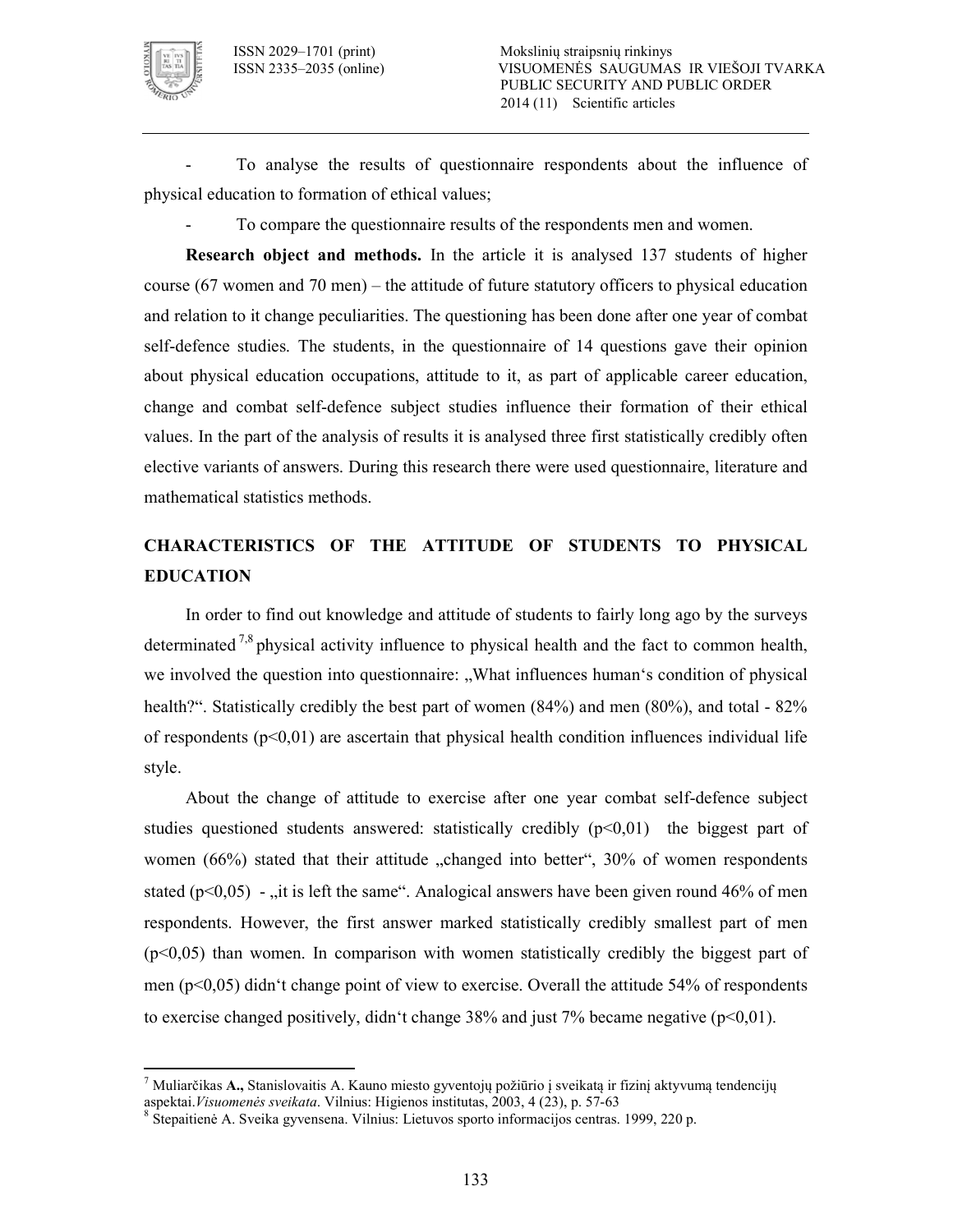

The biggest influence  $(p<0,01)$  to the change of attitude of students to exercise had ,,subject's practice programme" (48% of women, 51% of men, 50% of all respondents), less influence had  $\mu$  lecturers work" (21% of women, 15% of men, 15% total) and studies subject "demand of settlement, exams" (18% of women, 11% of men, 11% of all respondents).

The answers to question "How studies subject's theoretical lectures influenced students" attitude to applicable physical training" distributed like this: 18% of women and 26% of men (22% of all respondents) answered that knowledge which they gain "...essentially changed attitude to exercise to positive direction"; 33% of women and 31 % of men (total 32%) stated that they .....developed earlier formed attitudes in point of exercise". Also this question was answered respectively 36% and 31% (total 34%) of respondents answered that "…didn't change earlier formed attitude to exercise". There is no statistically credible difference between answers distributions except between first and other two answers of women  $(p<0.05)$ .

To question "Were students provided enough knowledge about physical education and wellness questions during combat self-defence subject studies?", 78 % of women said that "yes" ( $p<0,01$ ), 9% wish more, and 13% stated that it is not enough. Analogous answers of men divided respectively:  $60\%$ ,  $11\%$  and  $29\%$ . Statistically credibly less (p<0,05) questioned men nor women stated that they have got enough information about mentioned questions. Majority,  $69\%$  of all respondents ( $p<0.01$ ), were satisfied the amount of gained knowledge.

Overall 16 % ( $p<0,01$ ) of respondents (24% women and 9% men,  $p<0,01$ ) stated that they wouldn't attend exercise occupations, if there wasn't final settlement – exam. Statistically credibly the best  $(p<0,01)$  part of men respondents  $(91%)$  compared with women (76%) stated that they would attend exercise (applied physical training) practice.

Students were asked in the questionnaire to evaluate the programme of subject (combat self-defence) according to ten-points evaluation system. 24% of all respondents  $(18%$  of women and 28% of men p>0,05) evaluated the programme of subject 7 points, 31% (39% of women and 23% of men  $p<0.05$ ) – 8 points, 15% (19% of women and 11% of men  $p>0.05$ ) – 9 points. The programme of the subject, compared with lower points, from  $7 - 10$  points evaluated 74% of respondents ( $p<0,01$ ). In this range of points evaluation the answers of women and men statistically credibly didn't differ (p>0,05)

Answering to question . How do you evaluate the role of exercise in the student's life?", the opinions of respondents divided like this:  $47\%$  (p<0,01) of all questioned students and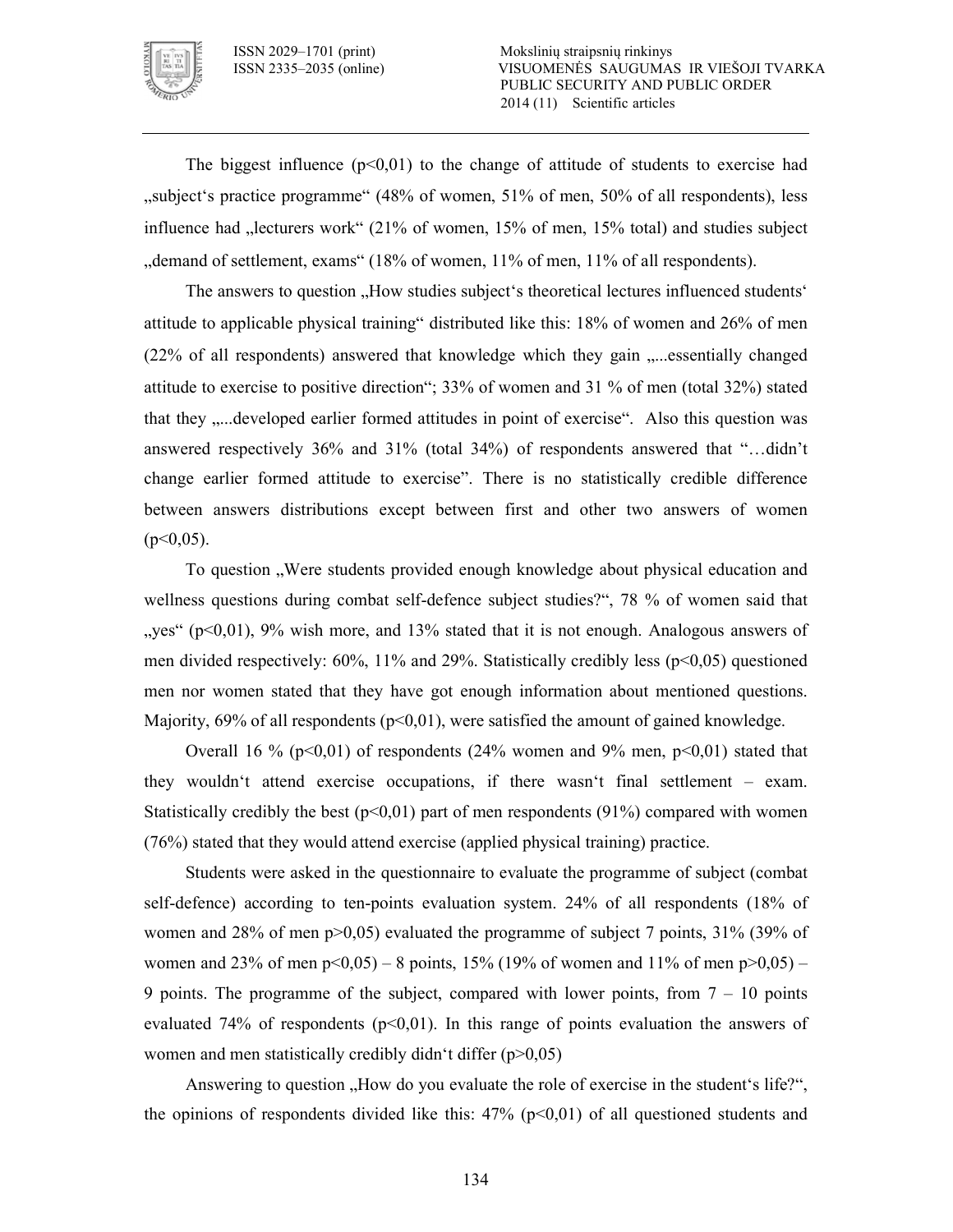

40% of men and 54% of women ( $p>0.05$ ) stated that , good physical preparation helps to pursued for better studies results". Respectively this question answered 25% in total and 31% of men and 18% of women  $(p<0.05)$  - good physical preparation facilitates studying in the university". Other respondents 26% and 26% of men and 27% of women  $(p>0,05)$  said that "good physical preparation in any way concerns with successful studies...". Statistically credibly the best part of all respondents  $(72\%, p<0.01)$  emphasized that physical education positively influence and all their process of studies.

The best part  $-64\%$  (p<0,01) of all respondents (66% of women and 62% of men) answered that "during their free time they have gone in for sports, exercised more than in general education school",  $26\%$  (16% of women and  $20\%$  of men) affirmed that they  $\ldots$  have exercised the same..", and  $10\%$  ( $10\%$  of women and  $9\%$  of men) – "exercised less". The answers of women and men of this question were almost the same. Attitudes of females students and male students to exercise for a longer time (question  $\Delta$ re You minded to go in for sports, exercise all the time of the studies in the university?") significantly defined. 76%  $(p<0,01)$  of respondents (55% of women and 91% of men,  $p<0,01$ ) – still didn't finally decide and 9% (17% of women and 3% of men,  $p<0.01$ ) decided don't go in for sports.

As the main reason which encouraged students to sport, respondents indicated the answer – "the benefit of training"  $64\%$  (p<0,01) (63% of women and 66% of men), other reasons – "dutifulness" (in total  $16\%$  and  $16\%$  of women and  $16\%$  of men) and "diligence" (9% of all respondents, 14% of women and 9% of men).

Into the question - "How exercise subject's practice influenced Your state of health?" comparative similar quantity of respondents answered that their "health became better" (48%) of all respondents, 51% of men) or "didn't change" (48% of all respondents, 48% of women, 46% of men). Statistically credibly  $(p<0.01)$  less men (3%) compared with women (10%) and generally less part of respondents (3%) answered that exercise training exacerbated their state of health.

The biggest part of respondents the question . Is good physical readiness necessary for Your future career?" answered – "it's very necessary" (72% ( $p<0,01$ ) of all questioned people,  $75\%$  of the women,  $68\%$  of men), "necessary" – respectively  $23\%$ , of them  $18\%$  of women and 29% of men. According to the opinion of women  $7\%$  (p<0,01), good physical preparation for future career  $\sin^2 t$  very required", and 3% (p<0,01) of men –  $\sin^2 t$ necessary".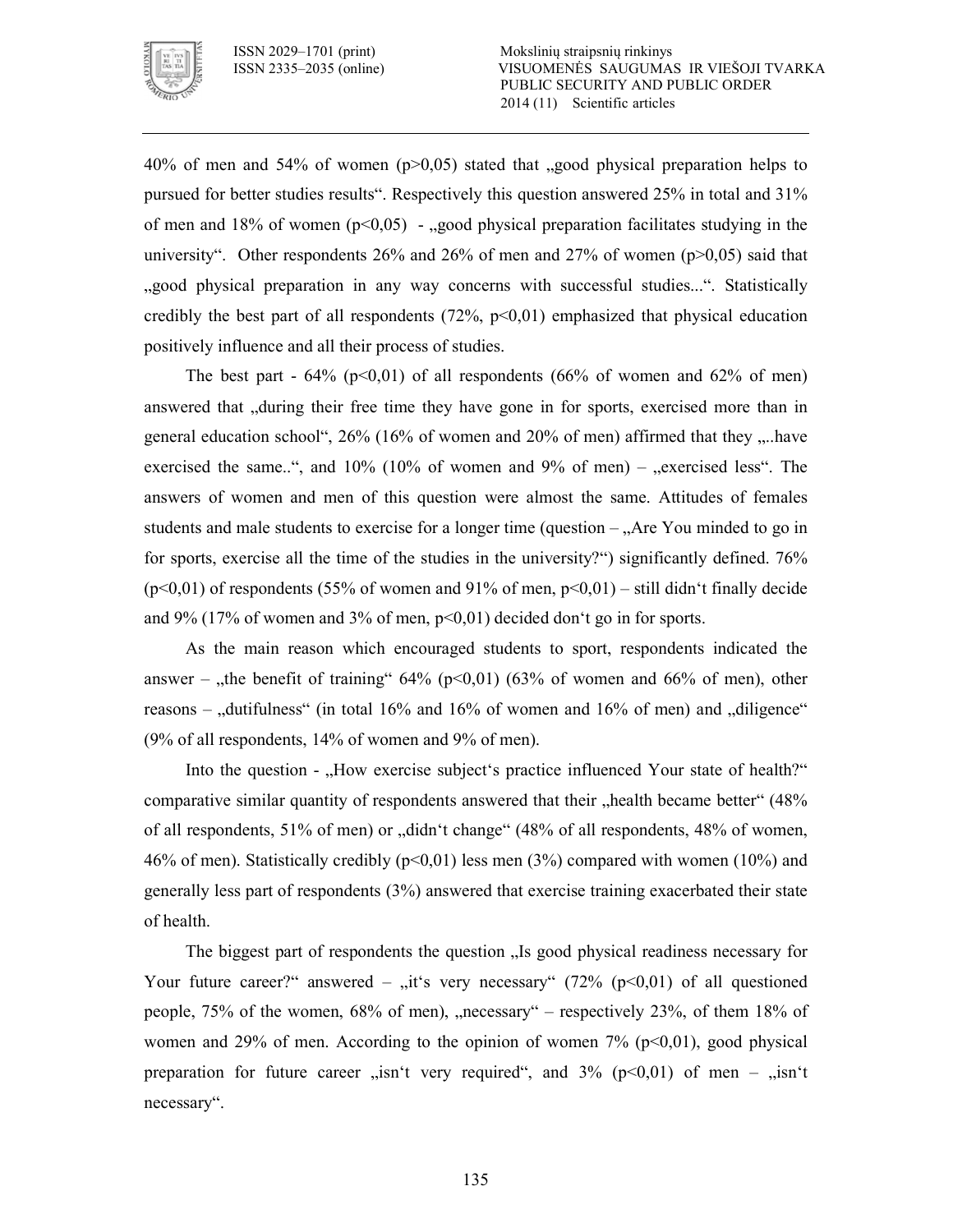

The final question of the questionnaire, which answers should be provide according to ten-points evaluation system was  $-$ , What ethical values, in Your opinion, form special physical education, physical culture?". It is provided three most often marked ethical values meanings (%) in table 1.

| and<br>S,<br>their repartition<br><b>Evaluation points</b> | Courage<br>$\div$       | Honour<br>$\dot{\mathbf{c}}$ | Self-control<br>ത്. | Friendliness<br>$\div$ | Discipline<br>νó, | Honesty<br>ق    | Responsibility<br>$\mathbf{r}$ | goal<br>$\rm{Go~for}$<br>∞ | Obedience<br>o. | Dignity<br>$\ddot{=}$ |
|------------------------------------------------------------|-------------------------|------------------------------|---------------------|------------------------|-------------------|-----------------|--------------------------------|----------------------------|-----------------|-----------------------|
| <b>Evaluations</b>                                         | $7 - 18%$               | $3 - 14%$                    | $7 - 19%$           | $5 - 13%$              | 8-23%             | $7 - 17\%$      | $7 - 13%$                      | $8 - 12%$                  | $6 - 15%$       | $7 - 22%$             |
| of all                                                     | $8 - 31\%$              | $6 - 13%$                    | $8 - 20%$           | $7 - 21%$              | $9 - 18%$         | $8 - 25%$       | $8 - 23%$                      | $9 - 25%$                  | $7 - 15%$       | $8 - 23%$             |
| respondents                                                | 10-19%                  | $7 - 17%$                    | $9 - 17%$           | $8 - 20%$              | $10 - 20%$        | $9 - 13%$       | $10 - 15$                      | $10 - 44%$                 | $8 - 19%$       | $9 - 13%$             |
| The sum of                                                 | $68\%***$               | $44\%$ *3,6,10,              | $56\%$ *1,**8       | $54\%***$              | $61\%***$         | $55\%$ *1,**8   | $51\%***^{1,8}$                | 81%                        | $49\%***^{1,8}$ | $58\%***$             |
| 3                                                          |                         | $**1,5,8$                    |                     |                        |                   |                 |                                |                            |                 |                       |
| <b>Evaluation</b>                                          | 8-27%                   | $3 - 15%$                    | $7 - 21%$           | $7 - 21%$              | $8 - 24%$         | 4-18%           | $8 - 33%$                      | $8 - 6\%$                  | $6 - 21%$       | $7 - 24%$             |
| of women                                                   | $9 - 15%$               | $6 - 15%$                    | $8 - 15%$           | $8 - 15%$              | $9 - 18%$         | $7 - 15%$       | $9 - 15%$                      | $9 - 30\%$                 | $7 - 15%$       | $8 - 21\%$            |
|                                                            | $10-15%$                | $7 - 18%$                    | $10 - 12%$          | $10 - 12%$             | $10 - 18%$        | $9 - 21%$       | $10-18%$                       | $10-51%$                   | $8 - 21%$       | $9 - 12%$             |
| The sum of                                                 | 57%***                  | $48\%$ *7,**8 $48\%$ *7,**8  |                     | $48\%***$              | $60\%***8$        | 54%***          | $63\%***8$                     | 87%                        | 57%**8          | $57\%***$             |
| 3                                                          |                         |                              |                     |                        |                   |                 |                                |                            |                 |                       |
| <b>Evaluation of</b>                                       | $7 - 22%$               | $3 - 12%$                    | $7 - 17%$           | $5 - 17%$              | $8 - 24%$         | $1 - 11\%$      | $5 - 15%$                      | $8 - 17%$                  | $7 - 15%$       | $7 - 20%$             |
| men                                                        | $8 - 34%$               | $7 - 15%$                    | $8 - 25%$           | $7 - 20%$              | $9 - 17%$         | $7 - 34\%$      | $7 - 24%$                      | $9 - 20%$                  | $8 - 18%$       | 8-25%                 |
| The sum of                                                 | $10 - 22%$              | $8 - 17%$                    | $9 - 15%$           | $8 - 22%$              | $10 - 24%$        | $10-9%$         | $8 - 15%$                      | $10-37%$                   | $10-15%$        | $9 - 12%$             |
| 3                                                          | $78\%$ <sup>m-v**</sup> | $44\%$ *5,**1,8              | $57\%***1$          | $59\%***1$             | 65%               | $54\%***^{1,8}$ | $54\%***^{1,8}$                | 74%                        | 48%*5,**1,8     | 57%*8,**              |

**Table 1** According to the opinion of students, ethical values which are educated most by special exercise and physical culture

Note:  $p<0.05^{*n}$ ;  $p<0.01^{**n}$  (<sup>n</sup> – No. of value; <sup>m-v</sup> – difference between men and women groups).

Both opinion of women and men about future officers pursued special occupations of exercise influence to most ethical values education was similar (Table 1). Analysing according three most frequently for the valuation used points, statistically credibly  $(p<0.01)$ and most different were the opinion of all respondents evaluating physical education influence for the education of such values as courage and go for goal. Others quite high points evaluated values are discipline, dignity and self-control which took in-between position  $(p<0.5; p<0.01)$ . Among most of high scores evaluated and lesser quantity of lower points were evaluated ethical values (Table 1).

According to the opinion of women, the most important value for which education the biggest influence has physical education is go for goal  $(p<0.01)$ . Others - responsibility, discipline and courage, dignity and obedience were evaluated lower high quantity of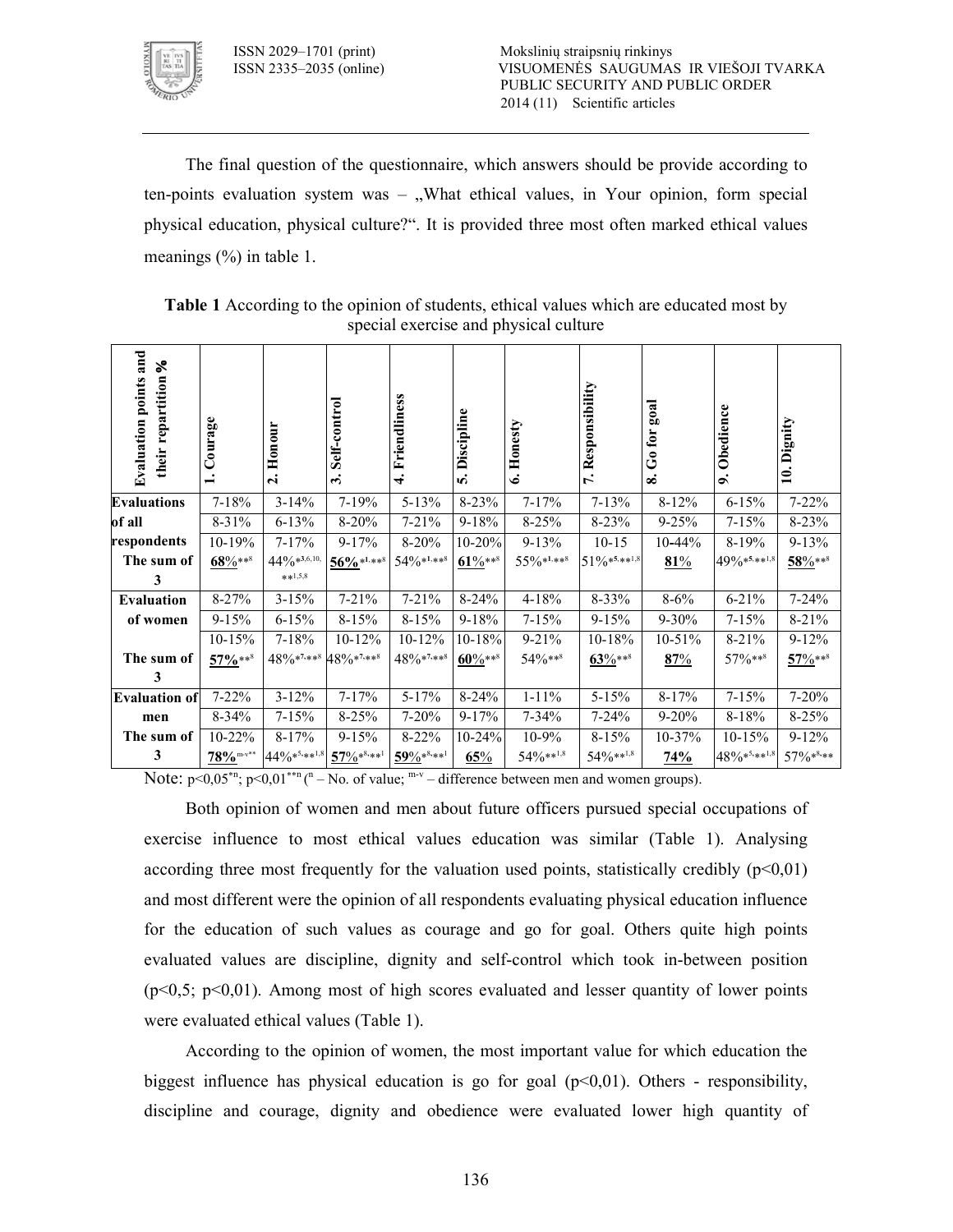

evaluation points ( $p<0,01$ ). Compared the results of survey's participants men and women, it can be apparent the tendencies of evaluation differences. But statistically credibly differ just evaluation as concerns purposeful physical activity influence for courage ethical value education ( $p<0,01$ ).

According to the opinion of men physical education has the biggest influence for ethical value education of courage, go for goal and discipline  $(p<0,01)$ .

# **CONSIDERATION OF RESULTS**

The biggest part of future officers questionnaire results reflects the knowledge of students, the attitude of healthy lifestyle programmes are formed that chosen lifestyle significantly influences human's health. To live physically active lifestyle, to form correct nourishment habits, to avoid or dispose addictions – these objectives declared by World's health organization for a long time, European Parliament and Council intended social health development programmes strategic fields $9,10$ .

Combat self-defence subject studies had enough positively influenced attitudes of female and male students in respect to exercise. It should be paid attention to the fact that exercise process had more positively behold by major part of women than men who participated in the survey. The results of the researches comparing in retrospective aspect, it is observed in respect of physical exercise the positively minded respondents' reduction $11$ .

The most significant influence for positive attitude of students to formation of physical education had Combat self-defence subject programme's content. At this point the opinion of men and women were almost the same. The content of Combat self-defence subject programme most of questioned students evaluated quite positive – from 7 to 10 points. The subject programme women evaluated higher points than men; however women respondents statistically credibly provided 8 points evaluation more than men. It is worth mentioning that Combat self-defence subject content involves three provisory parts: theoretic, where is given

<sup>&</sup>lt;sup>9</sup> Health 21: the health for all policy framework for the WHO European Region. 1999. [interactive] [accessed 2014-03-18] http://www.euro.who.int/\_data/assets/pdf\_file/0010/98398/wa540ga199heeng.pdf

<sup>&</sup>lt;sup>10</sup> Decisions Adopted Jointly By The European Parliament And The Council Decision No 1350/2007/Ec Of The European Parliament And Of The Council of 23 October 2007 establishing a second programme of Community action in the field of health (2008-13). *Official Journal of the European Union*. 2007.p. -L 301/11 [interactive] [accessed 2014-03-18].

http://eurlex.europa.eu/LexUriServ/LexUriServ.do?uri=OJ:L:2007:301:0003:0013:EN:PDF

<sup>&</sup>lt;sup>11</sup> Muliarčikas A., Ivanovas D., Butavičius A., Mikalauskas R.. Būsimų pareigūnų – MRU I kurso studentų požiūrio į fizinį aktyvumą ypatumai. Jurisprudencija. 2004, 62(54); 27-37.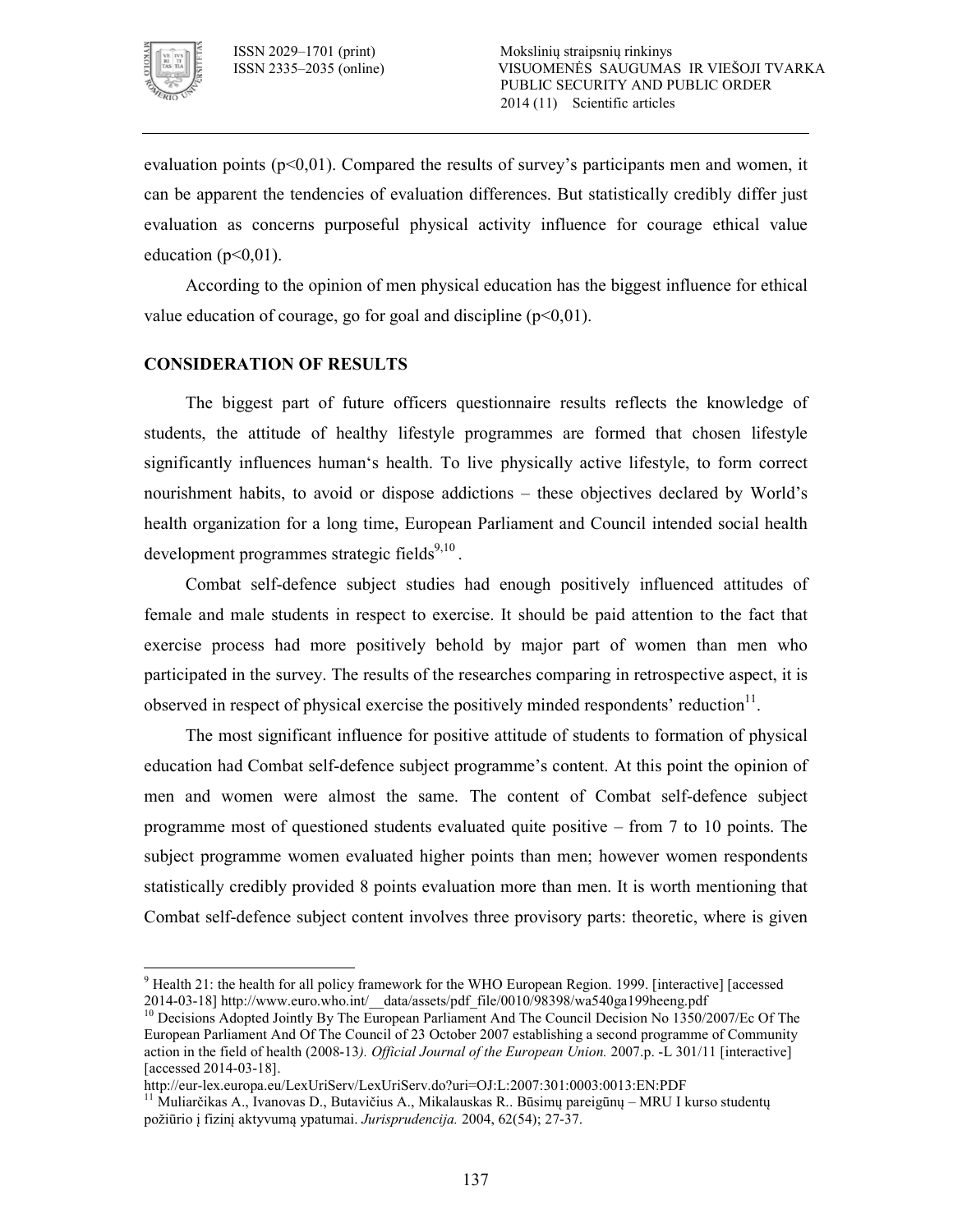

information about the peculiarity of physical abilities education and training in the form of lectures, also practical part consist of theorical and practical studies<sup>12</sup> of general physical preparation and special combat self-defence technique of actions. Already after first year studies more than half of students participated in the survey significantly or partially changed their attitude to applied physical preparation. Students who gained more knowledge, skills, formed certain abilities. They more realistically realize the complexity of situation where they have to arrest offender who struggles and exclusive importance of physical preparation in pursuance to dominate in this situation $13$ .

Career education – during combat self-defence subject studies students are also provided knowledge about the principles of healthy lifestyle, the attitudes of physically active lifestyle are formed. It is understandable that the main goal of subject is to provide knowledge about the peculiarity of physical preparation and to form knowledge of technique of combat self-defence actions. Two thirds of the respondents maintained that during the initial period of studies, they acquired enough knowledge about physical education and wellness. More than half of questioned men stated that they acquired such nature knowledge. However the amount of men respondents were statistically lower than women who answered "yes". It is probable that such quite big amount of respondents who stated that they obtained enough knowledge of physical education and wellness knowledge, could possibly determine certain aspects of education as well in secondary education institutions<sup>14,15</sup>.

Statistically credibly the biggest part of all respondents and taking separately parts of women and men spared more time to physical education in the university than at school of general education. According to the answers of questionnaire in the future  $\frac{3}{4}$  of respondents planned to exercise – statistically credibly bigger part  $(p<0,01)$  comprised men. Similar tendencies of physical activeness were ascertained of youngsters and in the surveys of other authors $^{16}$ .

 $\overline{a}$ <sup>12</sup> Mykolas Romeris University. INFORMATION ON DEGREE PROGRAMMES, Description of Individual Course Unit.. Vilnius, 2014 [interactive] [accessed 2014-03-21]. https://stdb.mruni.eu/studiju\_programu\_katalogas.php?l=en

<sup>&</sup>lt;sup>13</sup> Šakočius A. Policija valstybėje ir visuomenėje: nuo distinktyviai iki racionaliai pragmatinio požiūrio į policijos paslaugą // Jurisprudencija. Visuomenės saugumas ir policijos mokslai. 2000. T. 15(7); 167-172. <sup>14</sup> Muliarčikas A., Ivanovas D., Butavičius A., Mikalauskas R.. Būsimų pareigūnų – MRU I kurso studentų

požiūrio į fizinį aktyvumą ypatumai. *Jurisprudencija.* 2004, 62(54); 2737

<sup>15</sup> Muliarčikas A., Morkūnienė A., Štarevičius E., Mickevičius V. Būsimų pareigūnų – LTU studentų – požiūris į fizinės sveikatos būklės kontrolę ir valdymą. *Ugdymas. Kūno kultūra. Sportas*. 2005, 2 (56); 21-27.

<sup>&</sup>lt;sup>16</sup> Nacionalinės sveikatos tarybos metinis pranešimas. Vilnius, 2011 m. [interactive] [accessed 2014-03-22]. <http://www3.lrs.lt/docs2/PZACLURH.PDF>.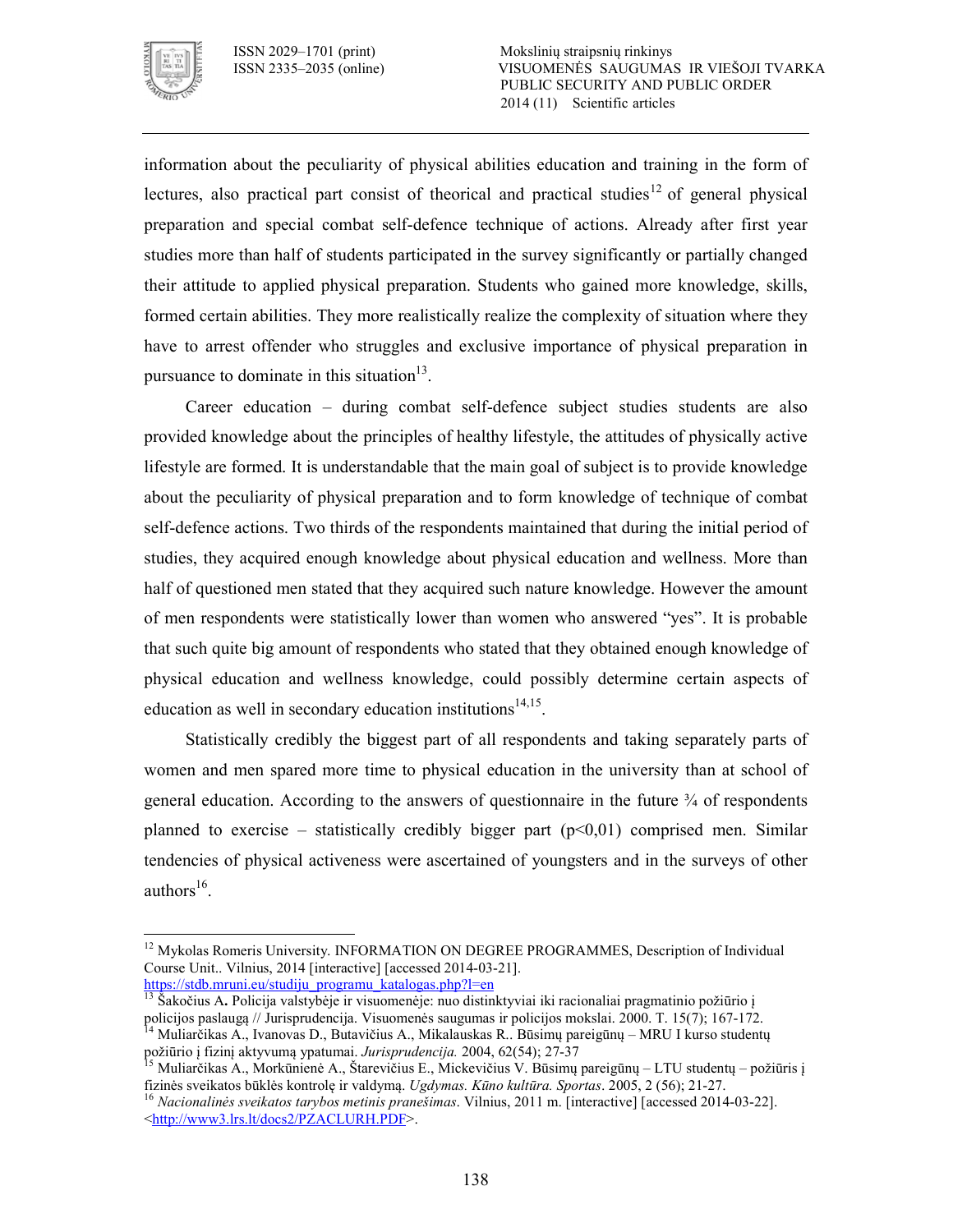

The main reason of taking sports of students who participated in the survey is the benefit of training. Solution of problematic situations, implementing the tasks associated with physical activity subject of studies, significantly influence development of students' critical thinking and variability of special physical combat self-defence actions performance<sup>17</sup>. Other, of about half of respondents assertion, quite positive aspect of physically active lifestyle – it is by courtesy of physical education (Combat self-defence) training mended health of students. It should be mentioned that it is indicated in the admittance regulations of students that into programmes of studies where study future statutory officers are admitted just people examined by Central medicine commission of experts and good state of health people<sup>18</sup>.

According to the results of the answers of student who participated in the survey, we can suppose the assumption that the most of future statutory officers had already formed adequately obvious perception about the benefit of physical activeness for their health and special professional preparation fettle<sup>19,20</sup>. Statistically credibly the best part of students the amelioration of the results of studies related with good physical preparation.

Whereas more men than women affirmed that it also facilitates studies in the university. It is research-based that strains of low and high intensity allow to avoid antidepressive states, has slack and soothing influence<sup>21, 22</sup>. Emphasizing the attitudes formed by many future officers to prepare properly for the professional activity, we think that it's necessary to pay attention to these answers of respondents (5%) where they affirm that professional activity of future statutory officers good physical preparation "is not necessary" or "completely unnecessary".

Such answers men provided statistically credibly less  $(p<0.05)$  than women. In the answers of questionnaire more than 4/5 of all respondents independently on it is not or it is final examination of subject  $-$  exam, they wish to attend combat self-defence subject. Such

 $\overline{a}$ <sup>17</sup> M.Duncan, M.Lyons, Y. Al-Nakeeb. 'You have to do it rather than being in a class and just listening.' The impact of problem-based learning on the student experience in sports and exercise biomechanics. *Journal of Hospitality, Leisure, Sport & Tourism Education.* Vol. 6, No.1. 2007 p.71-80.

<sup>18</sup> http://www.mruni.eu/lt/busimiems\_studentams/bakalauro\_studijos/Stojantiems\_I/ [interactive] [accessed 20140318].

<sup>19</sup> Warburton D. E., Nicol C. W., Bredin S. S. Health benefits of physical activity: the evidence. *Canadian Medical Association Jurnal,* 2006, 174 (6): 801–809.

<sup>&</sup>lt;sup>20</sup> Lee I. M., Skerrett P. J. Physical activity and all-cause mortality: what is the dose-response relation? *Medicine & Science in Sports Exercise*, 2001, 33 (6): 459–471.

<sup>21</sup> Peluso M.A. *&* Guerra de Andrade LH. Physical activity and mental health: the association between exercise and mood. *Clinics*, 2005, 60(1): 61-70.

<sup>22</sup> Harvey SB, Hotopf M, Overland S, Mykletun A: Physical activity and common mental disorders**.** *The British Journal of Psychiatry,* 2010, 197**:**357364.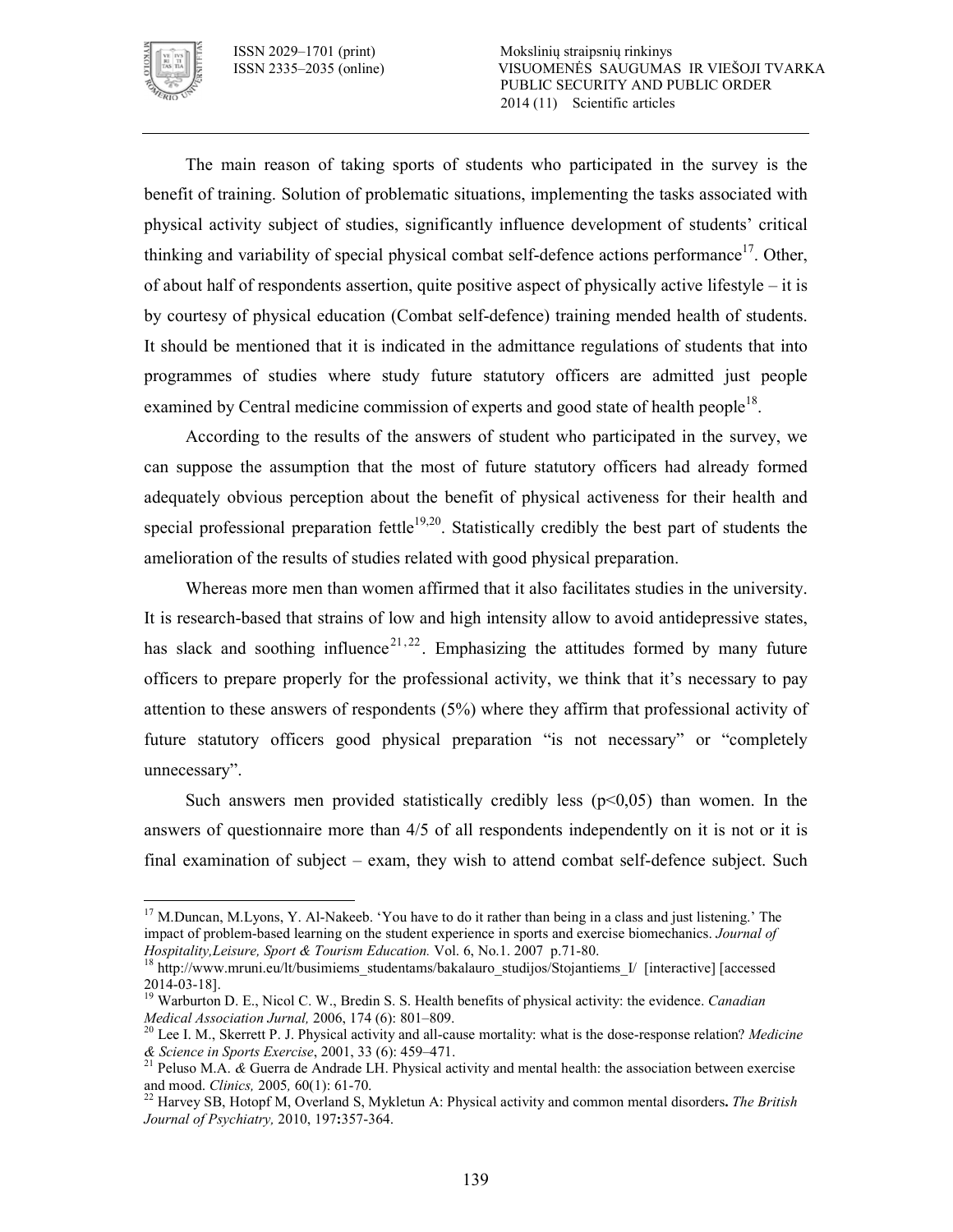

opinion argued in favour of statistically credibly bigger  $(p<0.01)$  part of men. It is ascertain by the surveys that the relation with physical activity and attitude to it may influence certain peculiarity of physical education and gender aspects<sup>23,24,25</sup>.

Future statutory officers from ethical values for which formation and consolidation had influence purposeful physical education, they mostly emphasized courage, honesty, go for goal and dignity. In analogous situations men and women behave differently<sup>26</sup>. It determined statistically credibly different opinions of men and women, what influence physical activeness has to the training of courage values. Other values students named considering pragmatic aspects. Values, which promote the implementation of professional activity goals and adapt to the changes  $27,28$  happening in society, are important to the students.

# **RECOMMENDATIONS**

With reference to survey results of future statutory officers' process of preparation while developing Combat self-defence and Combat wrestling studies subjects content of themes, it should be paid attention to:

 responsibility of future men officers, and education aspects of ethical values of women courage and friendliness;

the formation of provisions of women independent physical education;

 students, especially women, deeper formation of perception that attendance of applied physical preparation practice, stable, consistent education of physical abilities and development of combat self-defence actions technique – one of essential conditions for good professional preparation and development of versatile personality.

 $\overline{a}$ <sup>23</sup> Jankauskienė R. Lietuvos gyventojų fizinio aktyvumo skatinimo strategija: kūno kultūra ar kūno kultas? *Medicina,* 2008; 44(5):346355.

Chalabaev A. et al. The influence of sex stereotypes and gender roles on participation and performance in sport and exercise: Review and future directions. *Psychology of Sport and Exercise*, 2013, *14 (2):136!144.*

<sup>25</sup> Riemer B. A., Visio M. E. Gender typing of sports: An investigation of Metheny's classification. *Research Quarterly for Exercise and Sport*, 2003, 74, p. 193–204.

<sup>26</sup> Pinel E. Stigma consciousness in intergroup contexts. *Journal of Experimental Social Psychology*, 2002, 38  $(2):178-185.$ 

<sup>27</sup> Bauman, Z. (). *Vartojamas gyvenimas.* Vilnius: Apostrofa,2011. p. 336.

<sup>28</sup> Žiliukaitė, R. Vertybiniai pokyčiai Lietuvos visuomenėje: nuo tradicinių link sekuliarių– racionalių vertybių. *Sociologija*: *mintis ir veiksmas*, 2007,1(19):, p.116–130.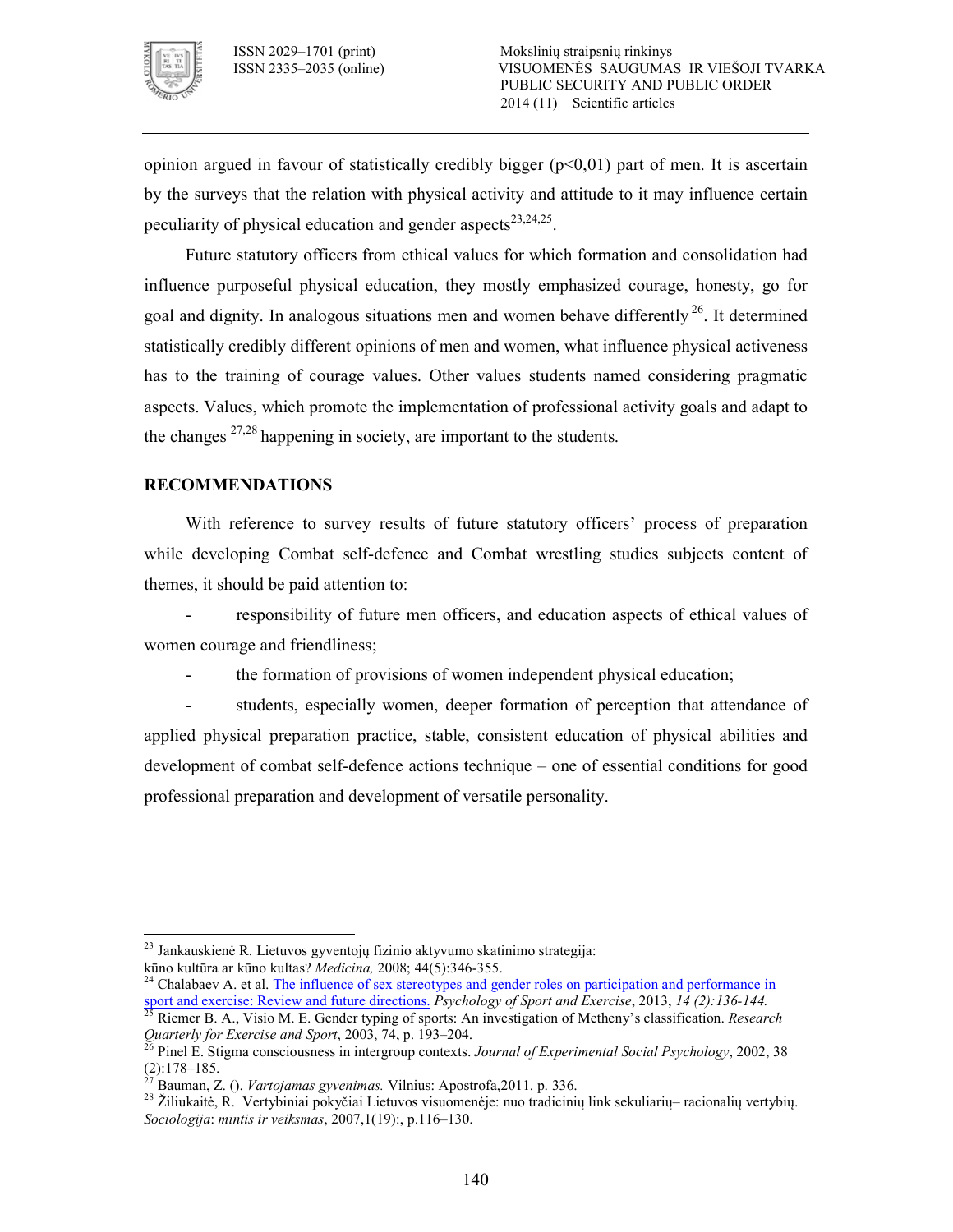

# **CONCLUSIONS**

After one year Combat self-defence or Combat wrestling subject studies most of students who participated in the survey had formed perception about it. Physical health of people largely determines their lifestyle which one of component is physical education, positively influencing the improvement of health, pursuing better results of studies, positively influencing whole process of studies.

The biggest influence to the attitude of students to the conversion of physical education had Combat self-defence or Combat wrestling subject programme (structural parts – peculiarities of physical abilities education, the methodical aspects of physical preparation, the technique of combat self-defence actions). During theoretical lectures of subject about 50-70% of respondents obtained new knowledge, additional information. This consideration of respondents who envisaged the benefit of physical education, the best part encouraged to exercise additionally independently during whole period of studies, properly evaluate the benefit of special physical preparation for their future profession.

Future statutory officers according to importance, ethical values which are developed by physical activeness – as a result of special physical preparation, named this underlying order: go for goal, courage, discipline, dignity, self-control. The best part of men than women imposed priority to education of courage. Due to the influence of evaluation of education other ethical values (self-control, friendliness, responsibility and obedience), the opinions of men and women also differ. However it is not recorded statistically credibly difference between the results.

Statistically credibly these data of women and men questionnaire differ – the best part of women compared with men:

- more positively started to appreciate physical education;
- obtained enough knowledge about physical education and wellness;

 would not attend physical education occupations if there weren't final examination – exam;

 stated that physical education subject training didn't influence their state of health;

Significantly fewer women are set to go in for sports independently whole period of studies.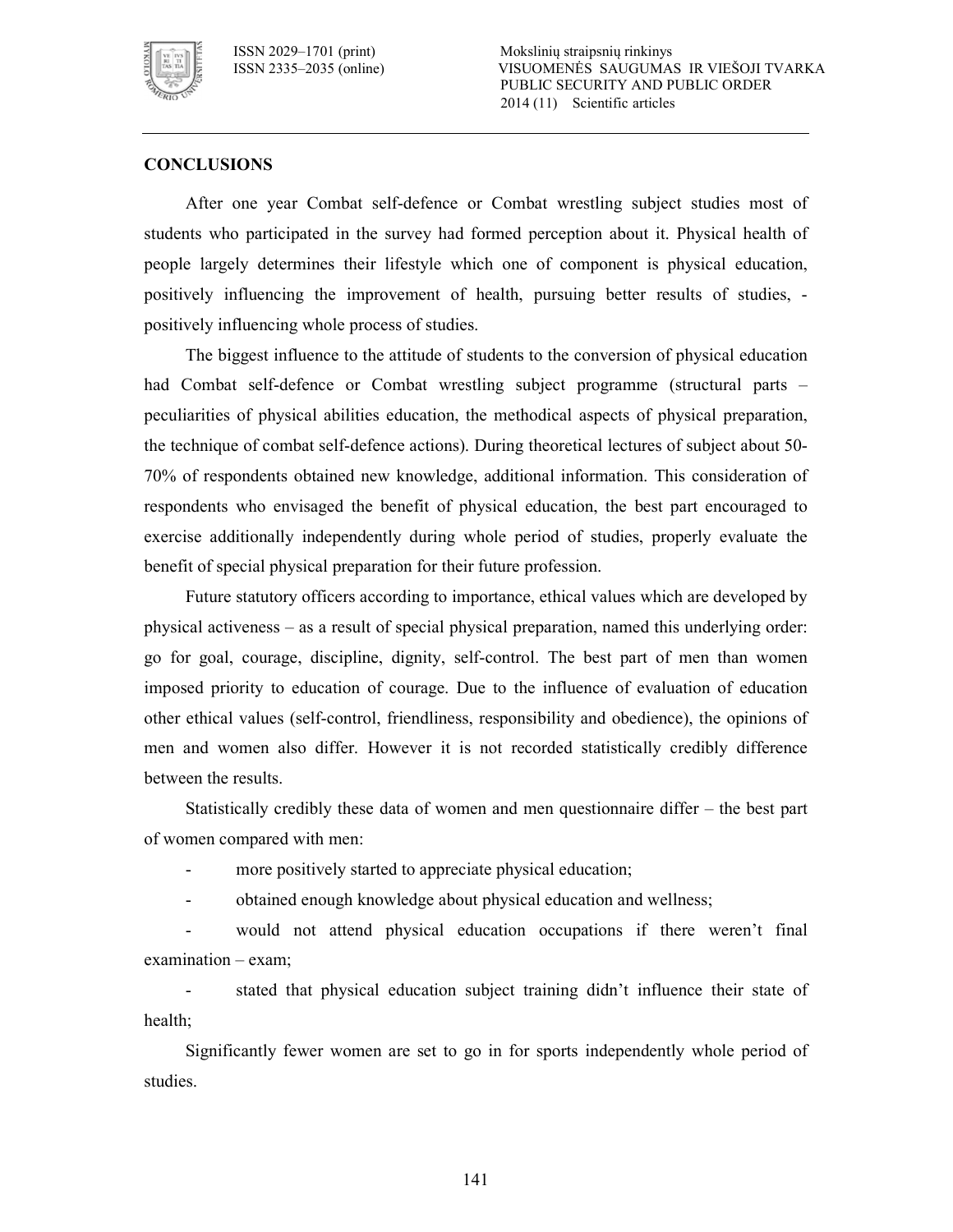

# **REFERENCES**

- 1. Lietuvos Respublikos vidaus reikalų ministro įsakymas 2006 m. gruodžio 29 d. Nr. 1V-500 "Dėl Vidaus tarnybos sistemos pareigūnų fizinio pasirengimo reikalavimų ir pareigūnų fizinio pasirengimo tikrinimo bei papildomų reikalavimų, susijusių su fiziniais ir praktiniais gebėjimais eiti tam tikras pareigas tam tikruose vidaus reikalų įstaigų padaliniuose, ir atitikties šiems reikalavimams tikrinimo taisyklių patvirtinimo". Valstybės žinios, 2007-01-25, Nr. 10-399.
- 2. Adler, A. *Žmogaus pažinimas.* Vilnius: Vaga, 2003.
- 3. Chalabaev A. et al. The influence of sex stereotypes and gender roles on participation and performance in sport and exercise: Review and future directions. *Psychology of Sport and Exercise*, 2013, *14 (2):136-144.*
- 4. Bauman, Z. *Vartojamas gyvenimas.* Vilnius: Apostrofa, 2011. p. 336.
- 5. Bobrova, L. *Universitetinių studijų kūno kultūros ir sporto programų studentų gyvenimo stiliaus projektavimas vertybinių orientacijų kontekste.* Daktaro disertacija. Socialiniai mokslai (edukologija). Šiauliai: Šiaulių universitetas, 2012.
- 6. http://www.mruni.eu/lt/busimiems\_studentams/bakalauro\_studijos/Stojantiems\_I/ [interactive]  $[accessed 2014-03-18]$ .
- 7. Decisions Adopted Jointly By The European Parliament And The Council Decision No 1350/2007/Ec Of The European Parliament And Of The Council of 23 October 2007 establishing a second programme of Community action in the field of health (2008-13). Official *Journal of the European Union.* 2007.p. -L 301/11 [interactive] [accessed 2014-03-18]. http://eur-lex.europa.eu/LexUriServ/LexUriServ.do?uri=OJ:L:2007:301:0003:0013:EN:PDF
- 8. Duncan, M., Lyons, M., Al-Nakeeb, Y. 'You have to do it rather than being in a class and just listening.' The impact of problem-based learning on the student experience in sports and exercise biomechanics. *Journal of Hospitality,Leisure, Sport & Tourism Education.* Vol. 6, No.1. 2007 p.71-80.
- 9. Harvey SB, Hotopf M, Overland S, Mykletun A: Physical activity and common mental disorders. *The British Journal of Psychiatry*, 2010, 197:357-364.
- 10. Health 21: the health for all policy framework for the WHO European Region. 1999. [interactive] [accessed 2014-03-18] http://www.euro.who.int/\_data/assets/pdf\_file/0010/98398/wa540ga199heeng.pdf
- 11. Jankauskienė R. Lietuvos gyventojų fizinio aktyvumo skatinimo strategija: kūno kultūra ar kūno kultas? *Medicina*, 2008; 44(5):346-355.
- 12. Lee I. M., Skerrett P. J. Physical activity and all-cause mortality: what is the dose-response relation? *Medicine & Science in Sports Exercise*, 2001, 33 (6): 459–471.
- 13. Mykolas Romeris University. INFORMATION ON DEGREE PROGRAMMES, Description of Individual Course Unit.. Vilnius, 2014 [interactive] [accessed 2014-03-21]. https://stdb.mruni.eu/studiju\_programu\_katalogas.php?l=en
- 14. Muliarčikas **A.,** Stanislovaitis A. *Kauno miesto gyventojų požiūrio į sveikatą ir fizinį aktyvumą tendencijų aspektai* // Visuomenės sveikata. ISSN 13922696.– Vilnius: Higienos institutas, 2003, Nr. 4 (23), p. 57-63
- 15. Muliarčikas A., Ivanovas D., Butavičius A., Mikalauskas R.. Būsimų pareigūnų MRU I kurso studentų požiūrio į fizinį aktyvumą ypatumai. Jurisprudencija. 2004, 62(54); 27-37
- 16. Muliarčikas A., Morkūnienė A., Štarevičius E., Mickevičius V. Būsimų pareigūnų LTU studentų – požiūris į fizinės sveikatos būklės kontrolę ir valdymą. *Ugdymas. Kūno kultūra. Sportas.* 2005, 2(56); 21-27.
- 17. *Nacionalinės sveikatos tarybos metinis pranešimas*. Vilnius, 2011 m. [interactive] [accessed 2014-03-22]. <http://www3.lrs.lt/docs2/PZACLURH.PDF>.
- 18. Peluso M.A. *&* Guerra de Andrade LH. Physical activity and mental health: the association between exercise and mood. *Clinics*, 2005, 60(1): 61-70.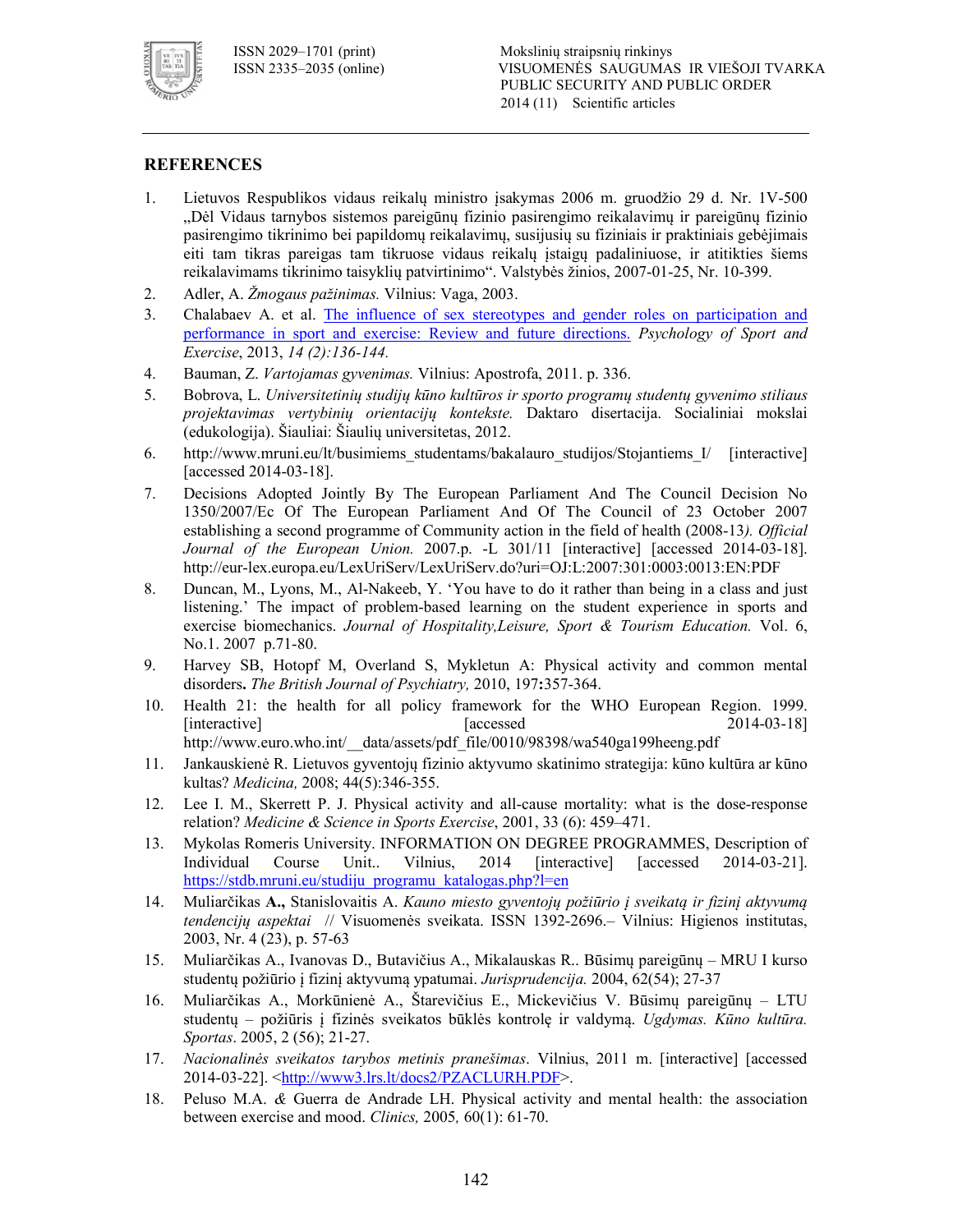

- 19. Pinel E. Stigma consciousness in intergroup contexts. *Journal of Experimental Social Psychology*, 2002, 38 (2):178–185.
- 20. Riemer B. A., Visio M. E. Gender typing of sports: An investigation of Metheny's classification. *Research Quarterly for Exercise and Sport*, 2003, 74, p. 193–204.
- 21. Stepaitienė A. Sveika gyvensena. Vilnius: Lietuvos sporto informacijos centras. 1999, 220 p.
- 22. Stonkus, S. *Sporto terminų žodynas*. Kaunas: Lietuvos kūno kultūros akademija, 2002, p. 317.
- 23. Šakočius A**.** Policija valstybėje ir visuomenėje: nuo distinktyviai iki racionaliai pragmatinio požiūrio į policijos paslaugą // Jurisprudencija. Visuomenės saugumas ir policijos mokslai. 2000. T. 15(7); 167-172.
- 24. Šalkauskas, S.Rinktiniai raštai. Pedagoginės studijos. I knyga. Vilnius:Leidybos centras, 1992, p. 388.
- 25. Warburton D. E., Nicol C. W., Bredin S. S. Health benefits of physical activity: the evidence. *Canadian Medical Association Jurnal,* 2006, 174 (6): 801–809.
- 26. Žiliukaitė, R. Vertybiniai pokyčiai Lietuvos visuomenėje: nuo tradicinių link sekuliarių– racionalių vertybių. *Sociologija*: *mintis ir veiksmas*, 2007, 1(19):, p.116–130.

# **FIZINIO LAVINIMO REIKŠMĖ BŪSIMŲJŲ STATUTINIŲ PAREIGŪNŲ UGDYMO PROCESE**

#### **Algirdas Muliarčikas\***

Mykolo Romerio Universitetas

#### **Robertas Veršinskas\*\***

Vilniaus Gedimino technikos universitetas

### **S a n t r a u k a**

Kryptingas žinių pateikimas, tinkamas supratimo apie studijuojamo dalyko esmę ir reikšmę formavimas, sąmoningo požiūrio į saviugdos proceso planavimą ir realizavimą diegimas, nuolatinis studijų dalyko rezultatų pasiekimų kelių ir būdų valdymas etapinės kontrolės duomenų dėka aktualūs studijų proceso rezultatų įgyvendinimo bei nuolatinio tobulinimo aspektai. Fizinis lavinimas reikšminga asmens bendros kultūros dalis, svariai įtakojanti įvairius žmogaus savybių bei ypatybių ugdymo ir lavinimo aspektus. Specializuotas fizinis rengimas – viena iš būtinų statutinių pareigūnų rengimo sąlygų. Straipsnyje apžvelgiami studentų – vyrų ir moterų, vienus metus studijavusių specialaus fizinio rengimo (Kovinės savigynos) dalyką, anketinės apklausos duomenų apie požiūrį į kūno kultūrą, jos dėka formuojamas moralines vertybes bei studijuojančiųjų santykį su fiziniu aktyvumu.

Straipsnio tikslas - nustatyti, studentų požiūrio į fizinį lavinimąsi kitimo tendencijas po vienų kovinės savigynos dalyko studijų metų bei specialaus fizinio rengimo įtaką būsimojo statutinio pareigūno formavimuisi. Naudojant anketinės apklausos metodą iš 137 aukštesnių kursų studentų (67 moterų ir 70 vyrų) gauta informacija apie būsimųjų statutinių tarnautojų požiūrį į fizinį lavinimą bei santykio su juo kitimo ypatumus.

Tyrimo metu nustatyta, kad didesnės būsimųjų statutinių pareigūnų dalies (p<0,01) požiūris į fizinį lavinimą pasikeitė teigiama linkme. Studentų požiūrio pokyčiui įtaką padarė studijų dalyko programa, kurią studijuojantieji įgijo naujos informacijos, susiformavo supratimą apie tinkamo taikomojo fizinio rengimo būtinybę. Teigiamas fizinių pratybų poveikis respondentų sveikatos būklei sąlygojo poreikį papildomai savarankiškai mankštintis. Išaiškinta studentų nuomonė apie specialių fizinių užsiėmimų įtaką jų, kaip būsimųjų pareigūnų, moralinių vertybių formavimuisi.